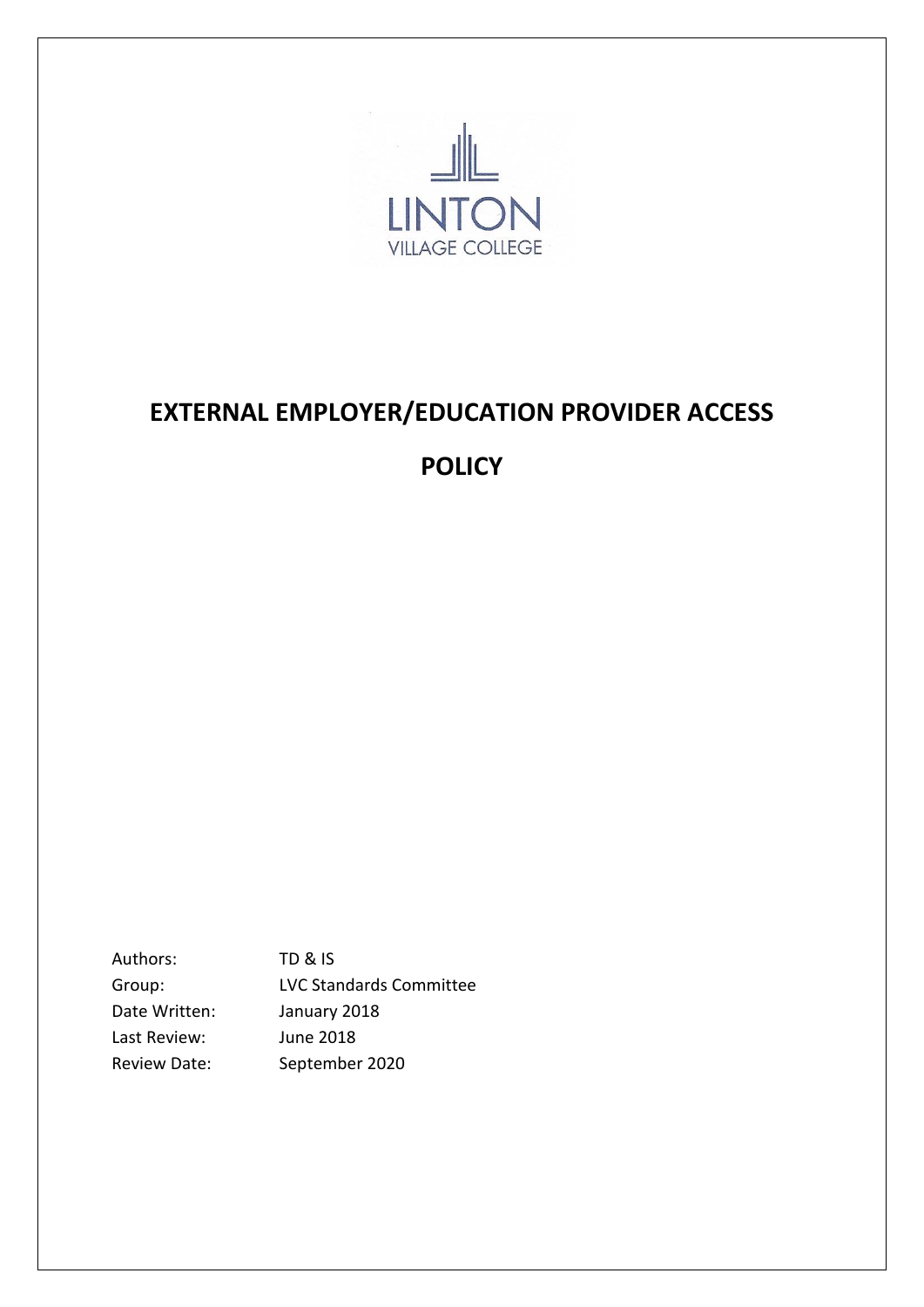#### **Introduction**

At Linton Village College we are committed to ensuring that our students are fully informed about their careers and training options. This policy outlines the arrangements the College has put in place to manage the access of external providers to our students.

The College uses the Gatsby Benchmarks as a guide to plan our 'Next Steps' careers programme. As part of our commitment to informing our students of the full range of learning and training opportunities on offer to them, we are happy to consider requests from training, apprenticeship and vocational education providers to speak to students. The College also proactively seeks to build relationships with these partners as we plan our careers pathways and next steps activity throughout the College year, this ensures that providers have multiple opportunities to speak to students and their parents across years 8-11, to offer information on vocational, technical and apprenticeship qualifications

#### **Students in Years 8-11 are entitled to**

- find out about technical education qualifications and apprenticeships opportunities as part of a careers programme, tailored for our students around the key transition points at LVC;
- hear from a range of providers about the opportunities they offer through the schools careers programme;
- make informed applications to the full range of academic or technical courses available to them at transition.

## **External Providers may**

- request an opportunity to engage with students by sending a detailed request to the College's 'Next Steps' Career Leader at least six weeks prior to the intended activity; these may include assemblies, employer and provider engagement events or opportunities to speak with students and parents on a 1:1 basis supporting GCSE and post-16 option choices;
- leave copies of their prospectus, or other relevant course literature, at the College for Library's career section.